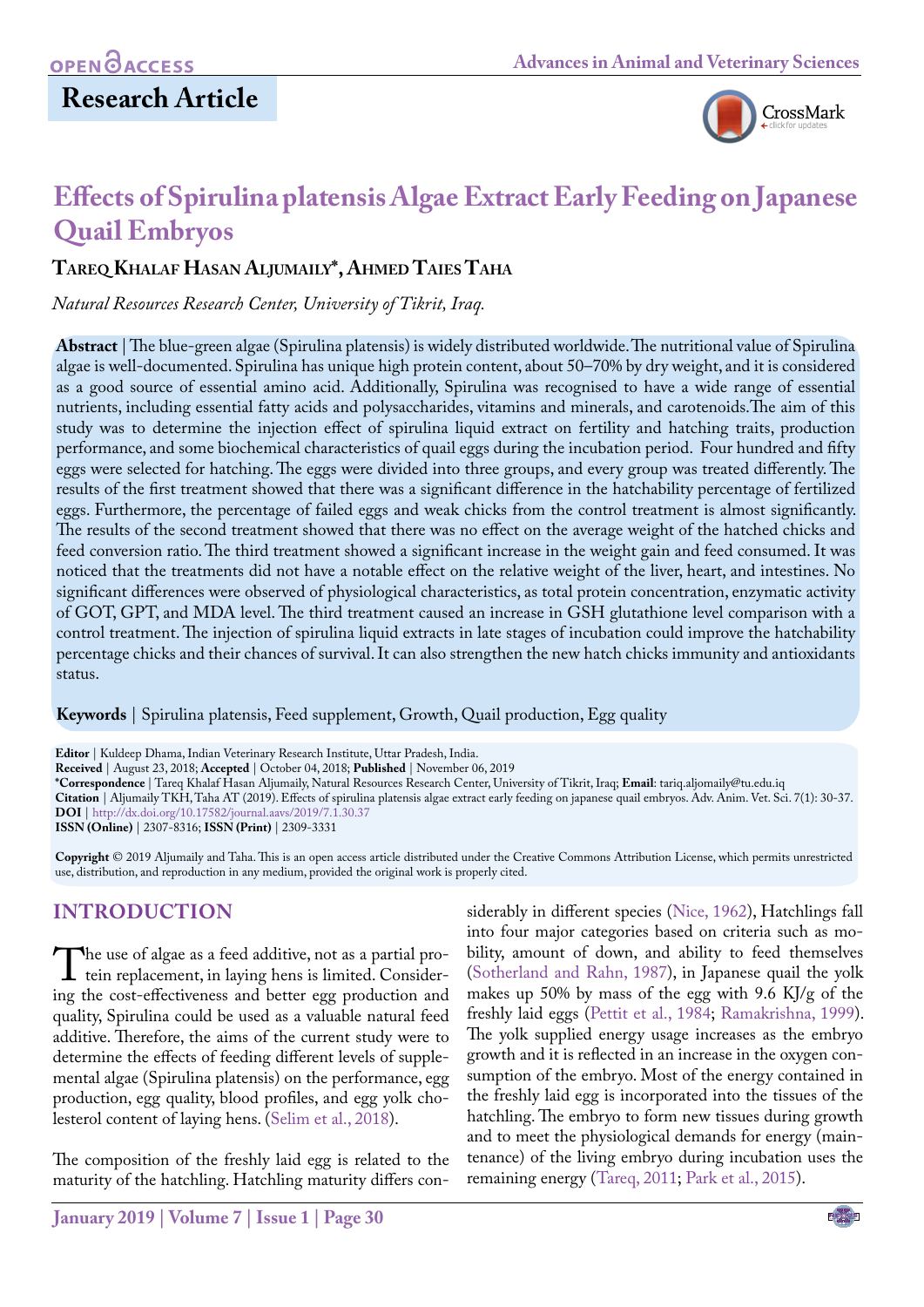# **OPEN GACCESS**

In the last three days of egg incubation. A decrease in the rate of fetal growth occurs related to the decrease rate of metabolic processes due to the decrease in the oxygen ratio and the depletion of growth sources in the egg. These difficult conditions accompanied by high temperatures require the introduction of certain nutrients, which will help the fetus to resist this tough environment. The first approach was the use of injecting eggs technique of hatching in ova injection, which has become widely used in hatcheries in many countries of the world [\(Anbarasan](#page-5-0) [et al., 2011;](#page-5-0) [Mariey et al., 2012;](#page-6-6) [Zahroojian et al., 2013\)](#page-7-1).

The growth of future chicks has improved without affecting the development of embryos during embryonic development or hatching ([Ohta et al., 2001;](#page-6-7) [Selim et al., 2018\)](#page-6-0), and is one of the best ways to introduce nutrients to the fetus during incubation ([Macalintal, 2012\)](#page-6-8).

Feeding the embryo prior to hatching using nutrient injection technique is expected to increase the hatching rate and effectively assist the fetus's fight for hatching by ensuring that the eggs emerge from the eggshell, develop the digestive system and increase body weight (Uni and Ferket, 2004). Bhanja and his colleagues (2007) emphasized that injecting of fertilized egg with nutrients (vitamins) is beneficial in improving body weight during the breeding period. There are many substances used in the feeding process to inject hatching eggs such as vitamins, carbohydrates,some mineral elements, and supplements. The utilization of natural food supplement produced from algae Esperolina, which is from green algae blue single cell Due to the presence of both chlorophyll (green) and phycocyanin (blue) pigments in its cells.

Spirulina (blue-green alga) is a high quality natural feed additive that can be used in animal and poultry nutrition. The blue-green algae (*Spirulina platensis*) used for hundreds of years as a food source for humans and animals due to the excellent nutritional value and high carotenoid content. Spirulina is relatively high in protein with values ranged between 55-65% and includes all of the essential amino acids ([Bourges et al., 1971;](#page-6-9) [Anusuya Devi et al., 1981;](#page-5-1) [Jamil](#page-6-10) [et al., 2015](#page-6-10)). Chickens receiving dietary Spirulina found healthier than their not supplemented counterparts ([Ven](#page-7-2)[kataraman et al., 1994\)](#page-7-2). This is due to increased functionality of macrophage and overall mononuclear phagocyte system indicative of enhanced disease resistance with increased dietary Spirulina levels in chickens [\(Qureshi et al.](#page-6-11) [1996](#page-6-11); [Al-Batshan et al., 2001\)](#page-5-2)[. Qureshi et al. \(1996\)](#page-6-11) found improved chicken health with low dietary Spirulina levels of 10 g/kg in the ration, indicating greater production cost efficiency.

The available energy content of Spirulina was determined to be 2.50- 3.29 kcal/gram and its phosphorous availabil-

#### ity is 41% ([Yoshida and Hoshii, 1980](#page-7-3); [Blum et al., 1976](#page-6-12)). In addition, Spirulina algae are rich in thiamin, riboflavin, pyridoxine, vitamin B12, vitamin C and carotenoids and used throughout the world as a feed component in broiler and layer diets to enhance yolk color and flesh (Colas et al., 1979[; Brune, 1982](#page-6-13); [Ross and Dominy, 1985,](#page-6-14) [1990\)](#page-6-15). In addition, it is rich in nutrients such as vitamins, amino acids, gamma linoleic acid, phycocyanins, tocopherols, chlorophyll and β-carotenes (Abd El-Baky et al., 2003; [Khan](#page-6-16)  [et al., 2005\)](#page-6-16).

The goal of this study was to investigate the effects of injectionquail eggs with Spirulina water extract on fertility, hatching, productive characteristics and physiological performances of quailchick. The second section of this paper includes the necessary materials and methods. The results of quail hatching egg illustrated in section three. Finally the paper conclusions were appeared in the section four.

## **MATERIALS AND METHOD**

In this study, 450 fertilizedeggs of quail were obtained from the animal farm/ College of Agriculture / University of Tikrit on 1/9/2016. The flock was nine weeks old and with sexing ratioof one male for every two females. The eggs were selected for hatching in terms of the average weight of the egg is 11-12 grams, and they were clean and free from defects in shape, calcification.

The injection done onday fourteen (which is the transition day from incubation to hatching).The injection was carried out in the air chamber of the egg after the puncture area was sterilized with ethyl alcohol at a concentration of 70%, and 1.00 mm diameter drill was used for piercing the eggshell. The solution injected using a medical syringe of 1.00 ml size (Gauge 26). When the injection completed, the hole sealed by paraffin wax.

### **Preparation of Spirulina Liquid Extract**

Spirulina liquid extract was prepared in two concentrations: the first was by dissolving 1% concentration distilled water, and the second concentration by dissolving 2% concentration distilled water, (Spirulina tablets produced by DXN company in Malaysia). The eggs treated with three treatments. Each treatment contained 150 hatch eggs distributed on three replicates of 50 eggs each. The eggs were treated as follows:

First treatment (T1): Control treatment, includes eggs that injected with 50 microliters of sterilized saline (0.85%). **Second treatment (T2):** Includes eggs that injected with 50 microliters per egg at 1% concentration.

**Third treatment (T3):** Includes eggs that injected with 50 microliters per egg at 2% concentration.

After the hatching stage completed, the hatching rate and



### **Advances in Animal and Veterinary Sciences**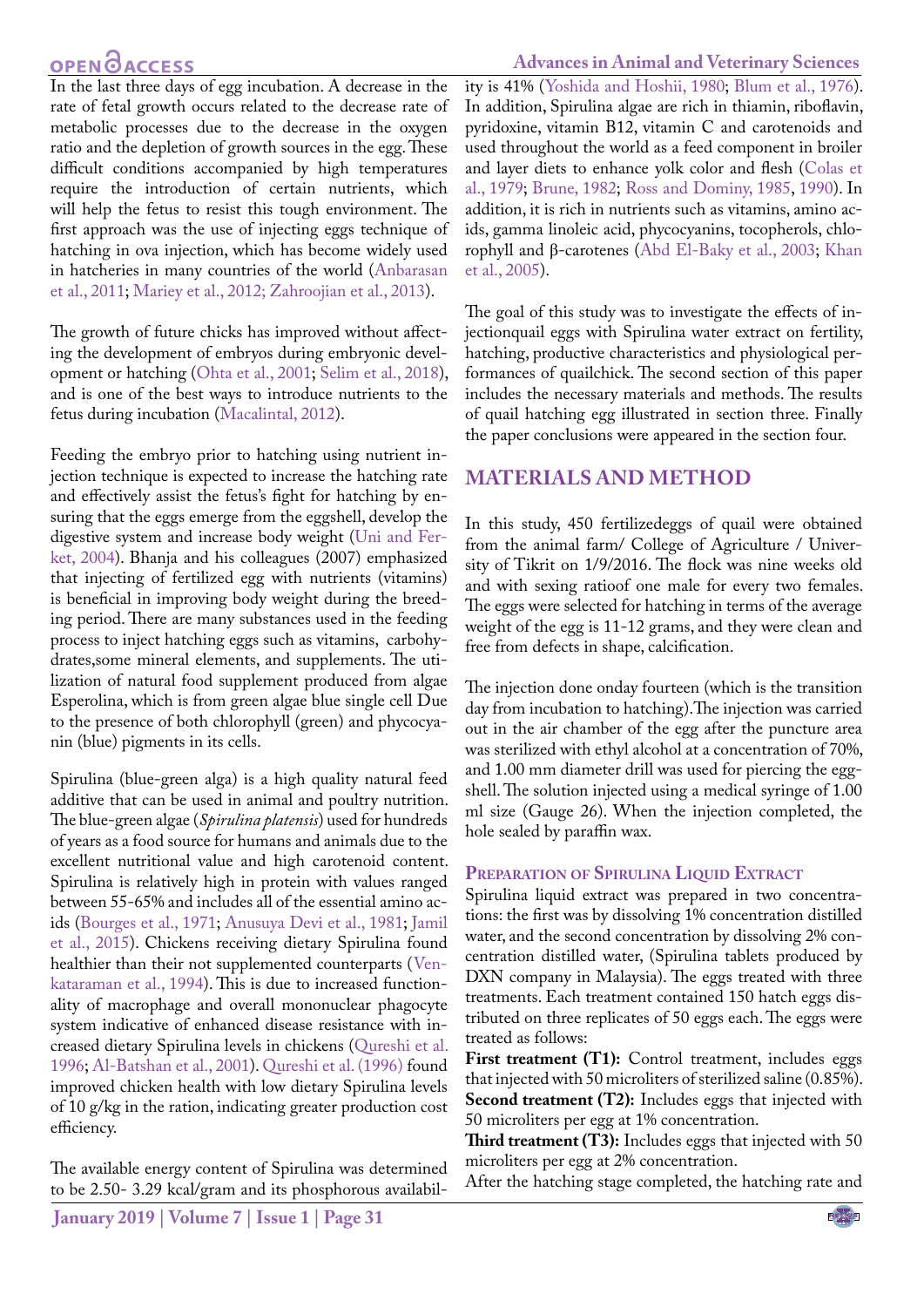# **OPEN GACCESS**

the percentage of the hatched eggs to the fertilized eggs, the proportion of dead embryos and the proportion of poor chicks were calculated according to the method suggested by Pedroso et al. (2006).

### **Weight of Hatching Chicks**

All the chicks were weighed in each replicate for each treatment to determine the weight of each chick. The resulting post hatch chicks from the first experiment were raised in ground cages made of metal wires with dimensions of 100 x 100 x 60 cm. The total number of cages for the entire experiment was 12 cages, as of three cages for each treatment. Each cage designed to hold 20 chicks within its boarder. The floor of the cage laid out with rice husks, and each cage is provided with a hanging cylindrical water container and longitudinal feeder, providing the hall with all basic requirements of lighting, ventilation, humidity according to the age of the chicks. There was a free access for the chicks to water and food, and the feeding was in two rations, as shown in [Table 1](#page-2-0). The rations calculated according to [NRC](#page-6-17) [\(1994\).](#page-6-17)

<span id="page-2-0"></span>**Table 1:** Ingredient composition (g/kg) Of the basal diets (as fed basis)

| ingredient              | $0 - 21$ d $(\%)$ | $21 - 35$ d $(\%)$ |
|-------------------------|-------------------|--------------------|
| Corn                    | 44.83             | 44.7               |
| Soybean meal            | 37.52             | 28.1               |
| Wheat                   | 8.045             | 18.305             |
| Di calcium Phosphate    | 1.1               | 1.02               |
| Soybean oil             | 4.46              | 4.60               |
| Limestone               | 1.0               | 0.31               |
| DL-Methionine Trace     | 0.18              | 0.09               |
| mineral-vitamin premix1 | 0.365             | 0.375              |
| Premix                  | 2.50              | 2.50               |
| Energy                  | 3069.69           | 3168.21            |
| Protein                 | 22.74             | 19.39              |

1Supplied per kg of diet: vitamin A, 3,600,000 IU; vitamin B 12, 6 mg; vitamin B1, 720 mg; 2640 mg vitamin B2; 4000 mg nicotinic acid; 1200mg vitamin B6; 400 mg folic acid; vitamin D3 8000 IU; vitamin 7200 IU; 800 mg vitamin K3; biotin 40 mg; antioxidant 100,000 mg; choline chloride 50000 mg; Mn 4000 mg; Zinc 33880 mg; Iron 20,000 mg; Cu, 4000 mg; I, 400 mg; 80mg, Se; 2 SAFIZYME® GP800 enzyme (a multienzyme product) contents: 0.0 and 3g/kg. The added enzyme is a commercial product, Safizym GP 800 that has 3500 U ß – glucanase, 600 U xylanase and 10.2 U cellulose activity per g of product.

The treatments were as follows:

First treatment: includes chicks hatched from eggs, which were injected with a physiological solution.

Second treatment: includes chicks hatched from eggs, which were injected with 1% concentration of Spirulina water extract.

Third treatment: includes chicks hatched from eggs, which were injected with 2% concentration of Spirulina water extract.

### PRODUCTIVITY TRAITS

Include the calculation of both body weight, weight gain, feed consumption, and food conversion ratio, calculated weekly and as indicated by [\(AL-Mashaikey and Taha,](#page-5-3)  [2015\)](#page-5-3).

After 35 days of rearing for the hatching chicks, six birds selected randomly and slaughtered from each treatment for the purpose of studying and calculating the relative weight of the heart, liver and intestines.

### **Physiological Traits**

Three birds randomly selected from each treatment to studying the physiological blood traits. This was done by cutting the jugular vein of each of them and obtaining the blood, which was then preserved in tubes containing gelatin gel. Obtain a serum to study each of the following traits:

The concentration of the total protein was measured by a testing kit from Biolabo SA Co. and the instructions attached to the kit. Glutamate Oxaloacetate Transaminase (GOT) and Glutamate Pyruvate Transaminase (GPT) were also measured using a kit the Egyptian manufacturer Spectrum according to the manufacturer instructions [\(Haussmann et al., 2011\)](#page-6-18).

The antioxidant state was estimated by measuring the level of Malondialdehyde (MDA) using the reaction of Thiobarbituric acid (TBA) which were modified by ([Bellairs](#page-5-4)  [and Osmond, 2014\)](#page-5-4) and the measuring the level of Glutathione (GSH) using the method of the detector Ellman that was modified by Zamili and others.

### **STATISTICAL ANALYSIS**

Complete Random Design (CRD) and the General Linear Model method were used to analyze the results of the study and compare the means, which are embedded in the Statistical Analysis Software package (SAS, 2005) to assess the effect of the external factors. Duncan test [\(Dun](#page-6-19)[can, 1955\)](#page-6-19), performed to determine the significance of the differences between the means of the factors on the studied traits at the probability ( $p < 0.05$ ).

# **RESULTS**

### **Fertility and Hatching Traits**

The results of Table 3 indicate that the injection of quail hatching eggs by different concentrations of spirulina liquid extract resulted in a significant increase in the hatch ability compared to the control treatment, and the use of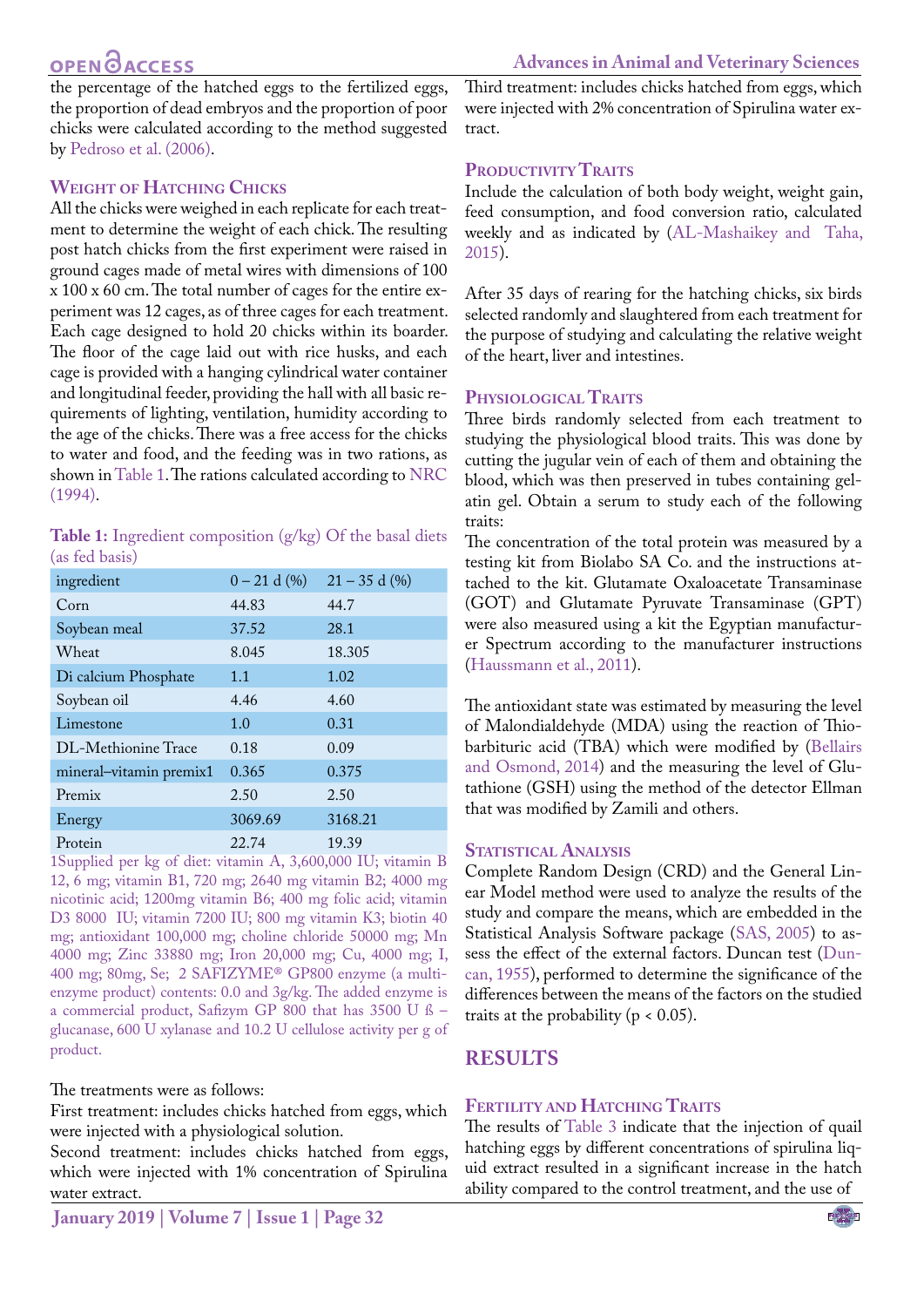**Table 2:** Effect of injection of quail hatching eggs by different concentrations of spirulina liquid extract on Fertility and Hatching traits.

| <b>Traits</b>                     | <b>Treatments</b>  |                                                 |                    |  |
|-----------------------------------|--------------------|-------------------------------------------------|--------------------|--|
|                                   | Control(T1)        | AS1(T2)                                         | AS2(T3)            |  |
| Hatchability %                    | $0.56 \pm 50.33$ C | $58.32 \pm 0.41$ A                              | $54.32 \pm 0.52$   |  |
| Hatching eggs from fertile eggs % | $77.34 \pm 0.19 B$ | $79.91 \pm 2.1$ A                               | $82.11 \pm 1.84$ A |  |
| Pipecking eggs %                  | $2.08 \pm 1.28$    | $2.03 \pm 1.27$                                 | $2.11 \pm 1.15$    |  |
| Weak chicks<br>.                  | $1.280.18 \pm$     | $1.27 \pm 0.11$<br>$\sqrt{2}$ $\sim$ $\sqrt{2}$ | $1.15 \pm 0.22$    |  |

Values in the same row with no common superscript differ significantly at ( P<0.05). **Control: The** eggs that injected with 50 microliters of with sterilized saline (0.85%).

**AS1:** The eggs that injected with 50 microliters per egg of (dissolving 1g of spirulina tablets in 100 ml distilled water)

 **AS1:** The eggs that injected with 50 microliters per egg of (dissolving 2g of spirulina tablets in 100 ml distilled water)

**Table 3:** Injection embryos birds quail at different levels of aqueous extract of the preparation spirulina in some productive traits effect (Values Are Averages ±Standard Error)

| Age                                               | One day                     | <b>First week</b>             | <b>Second week</b> | Third week         | <b>Fourth week</b> | <b>Fifth week</b>     |
|---------------------------------------------------|-----------------------------|-------------------------------|--------------------|--------------------|--------------------|-----------------------|
| <b>Transactions</b>                               | Weekly live body weight (g) |                               |                    |                    |                    |                       |
| T1                                                | $7.16 \pm 0.20$             | $29.6 \pm 0.88$               | $59.4 \pm 1.3$     | $91.46 \pm 1.3$    | $124.7 \pm 1.8$    | $158.6 \pm 1.1$       |
| T <sub>2</sub>                                    | $7.2 \pm 0.15$              | $30.3 \pm 0.80$               | $59.0 \pm 1.4$     | $92.0 \pm 1.0$     | $125.5 \pm 1.2$    | $155.5 \pm 2.6$       |
| T <sub>3</sub>                                    | $7.33 \pm 0.21$             | $31.6 \pm 0.33$               | $59.9 \pm 0.96$    | $93.1 \pm 1.0$     | $126.5 \pm 1.4$    | $173.0 \pm 2.3$       |
| Weekly weight increase ratio( $g / \text{bird}$ ) |                             |                               |                    |                    |                    |                       |
| <b>Duration</b>                                   | <b>First Week</b>           | <b>Second Week Third Week</b> |                    | <b>Fourth Week</b> | <b>Fifth Week</b>  | <b>Total Duration</b> |
| T1                                                | $22.4 \pm 0.6$              | $29.8 \pm 0.5$                | $31.9 \pm 0.5$     | $33.3 \pm 0.3$     | $33.8 \pm 0.7$ b   | $151.4 \pm 0.9 b$     |
| T2                                                | $23.1 \pm 0.7$              | $28.6 \pm 0.7$                | $33.0 \pm 0.7$     | $33.5 \pm 0.5$     | $29.9 \pm 2.1 b$   | $148.3 \pm 2.6 b$     |
| T <sub>3</sub>                                    | $24.3 \pm 0.2$              | $28.2 \pm 0.6$                | $33.2 \pm 0.1$     | $33.4 \pm 0.4$     | $46.5 \pm 2.8$ a   | $165.6 \pm 2.4$ a     |
| Amount of feed consumed (g)                       |                             |                               |                    |                    |                    |                       |
| T1                                                | $51.3 \pm 1.0$              | $75.2 \pm 0.9$ a              | $93.5 \pm 1.7$     | $113.7 \pm 0.4$    | $136.7 \pm 1.5$ b  | $470.6 \pm 0.7$ b     |
| T2                                                | $52.1 \pm 2.2$              | $72.7 \pm 0.8$ ab             | $95.5 \pm 2.0$     | $11\,5.0 \pm 2.4$  | $121.2 \pm 9.1 b$  | $456.6 \pm 7.1 b$     |
| T <sub>3</sub>                                    | $54.9 \pm 0.5$              | $70.5 \pm 1.0 b$              | $94.9 \pm 1.5$     | $112.0 \pm 2.7$    | $185.2 \pm 8.8$ a  | $517.6 \pm 5.1$ a     |
| <b>Food Conversion Efficiency</b>                 |                             |                               |                    |                    |                    |                       |
| T1                                                | $2.29 \pm 0.03$             | $2.52 \pm 0.03$               | $2.92 \pm 0.03$    | $3.41 \pm 0.02$    | $4.04 \pm 0.04$    | $3.10 \pm 0.02$       |
| T <sub>2</sub>                                    | $2.25 \pm 0.03$             | $2.54 \pm 0.04$               | $2.89 \pm 0.02$    | $3.43 \pm 0.03$    | $4.04 \pm 0.05$    | $3.07 \pm 0.02$       |
| T <sub>3</sub>                                    | $2.26 \pm 0.03$             | $2.50 \pm 0.03$               | $2.85 \pm 0.03$    | $3.35 \pm 0.05$    | $3.99 \pm 0.08$    | $3.12 \pm 0.03$       |

Different English letters within the columns indicate significant differences at the level of the probability (p≤ 0.05)

T1 : Control treatment (chick ensure the result of eggs injected physiological saline)

T2 : Chick embryos resulting from eggs injected with a solution ensuring that

extract Alaspirolina concentration of 1 g  $/$  100 ml of distilled water (AS1).

T3 : Chick embryos resulting from eggs injected with a solution ensuring that extract Alaspirolina concentration of 2g / 100 ml of distilled water (AS2).

higher concentration resulted in a significant increase (P≤0.05) in compare to the Lower concentration. In addition, the second and third treatments resulted in a significant increase in the percentage of hatching eggs from fertilized eggs when compared with the control treatment. In addition, no significant differences observed between the treatments effect on the percentage of the pipecking

eggs and the weak chicks.

### PRODUCTIVITY TRAITS

The injection of hatching eggs by different concentrations of spirulina liquid extract did not have any significant effect on the weight of the new hatching chicks at day one and during the five weeks of raising. As for the weekly weight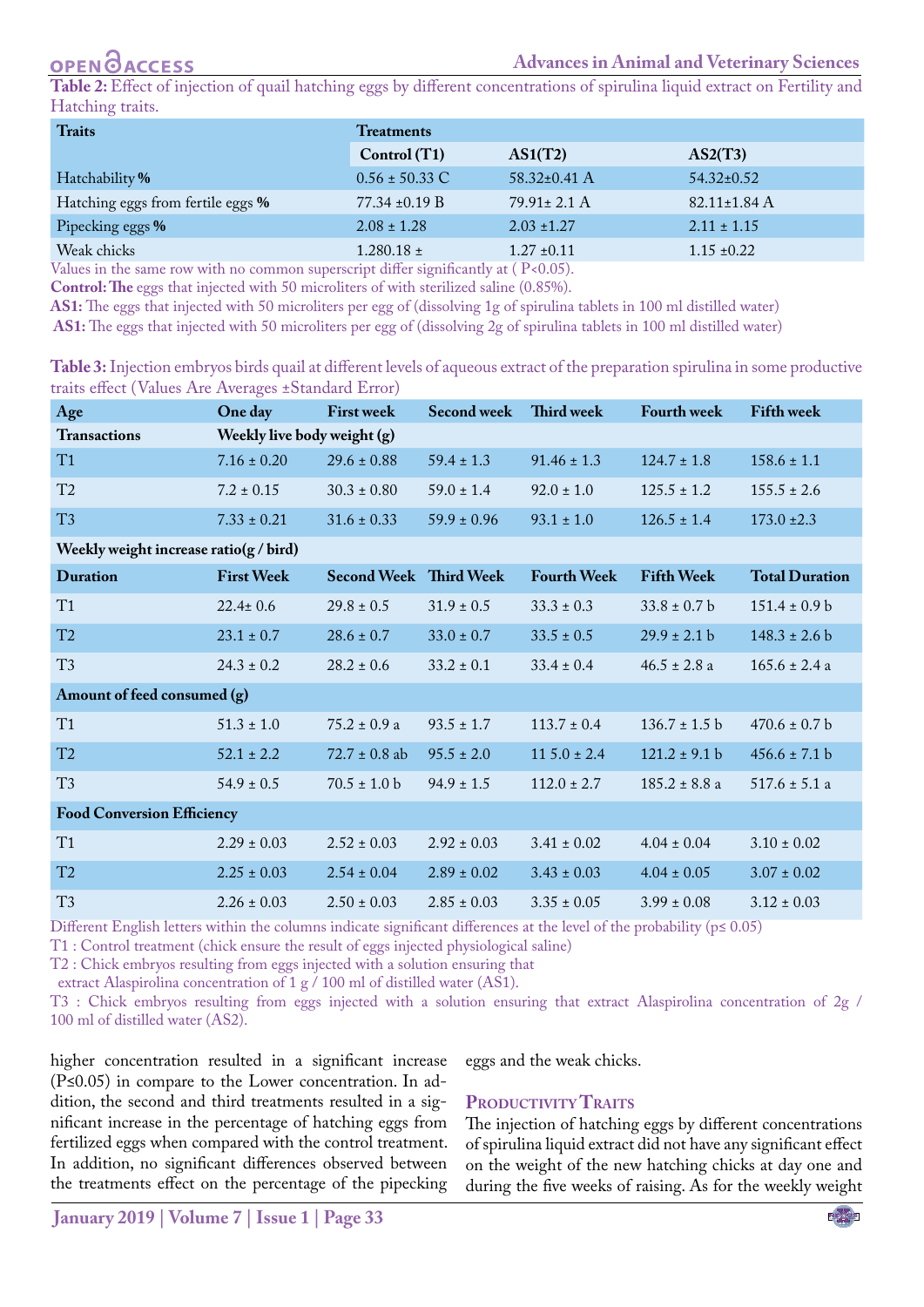# **OPEN**OACCESS

gain, we noted that the birds produced from eggs that were injected with spirulina liquid extract in the third treatment show more superiority in comparison to the first and second treatment at the age of five weeks and during the total period of the experiment. Same results achieved regarding the feed consumption, where it is observed that feed consumption has decreased at the second week of study in the third treatment birds compared with the control treatment. However, it has been noticed that the treatments have not shown any significant effect on the efficiency of feed conversation during the entire study.

#### **Internal Organs**

The results of Table 4 indicate the effect of injection of the embryos in their later stages with different concentrations of spirulina liquid extract in the relative percentage and relative weight of some internal organs. There was no significant effect for these treatments in the relative percentage and relative weight of the liver, heart and intestines.

**Table 4:** Injection Embryos Birds Quail at Different Levels of Aqueous Extract of the Preparation spirulina in Some Internal Organs.

| Qualities<br><b>Treatments</b> | Percent-<br>age of<br>ance   | Relative Relative<br>compli- the liver heart | weight of weight of                                        | <b>Relative</b><br>weight of<br>intestine |
|--------------------------------|------------------------------|----------------------------------------------|------------------------------------------------------------|-------------------------------------------|
| T1                             |                              |                                              | $68.5 \pm 1.0$ $2.71 \pm 0.1$ $0.8 \pm 0.08$ $6.3 \pm 0.5$ |                                           |
| T <sub>2</sub>                 |                              |                                              | $69.1 \pm 0.7$ $2.8 \pm 0.2$ $0.7 \pm 0.05$ $5.2 \pm 0.2$  |                                           |
| T <sub>3</sub>                 | $67.5 \pm 1.1$ $2.8 \pm 0.2$ |                                              | $0.7 \pm 0.02$ 6.0 $\pm$ 0.2                               |                                           |
| $M_{\odot}$ P                  | NS.                          | <b>NS</b>                                    | <b>NS</b>                                                  | <b>NS</b>                                 |

NS: no significant



<span id="page-4-0"></span>Figure 1: Effect of injection of quail hatching eggs of different concentrations of the spirulina liquid extract on some blood biochemical traits.

ABValues on the columns with no common superscript differ significantly at (P<0.05).

**Control:** The eggs that injected with 50 microliters of with sterilized saline (0.85%).

**AS1:** The eggs that injected with 50 microliters per egg of

(dissolving 1g of spirulina tablets in 100 ml distilled water)  **AS1:** The eggs that injected with 50 microliters per egg of (dissolving 2g of spirulina tablets in 100 ml distilled water)

#### **Physiological Traits**

The injection of quail fertile eggs different concentrations of spirulina liquid extract did not have any significant effect on some of the blood biochemical traits such as the total protein concentration, GOT, GPT, and MDA level. However, the injection with high concentration of spirulina liquid extract caused a significant increase in the level of GSH in compare with control treatment, as shown in [Figure 1](#page-4-0).

## **Discussion**

The hatching rate is an important measure through which the amount of hatched chicks is expressed and depends on several factors, including males and females, where females produce eggs after fertilization with male sperm, as well as provide them with nutrients, and their needs to grow and develop ([Selim et al., 2018](#page-6-0)). The hatching period (the last three days of incubation) is a critical period for the embryo life. The vital organs are developed in addition to the physiological and metabolic changes, including increasing the secretion of adrenal gland hormones to meet the needs of non-carbohydrates, primarily fats which represent the main source of energy during hatching and the following 72 hours [\(Ibrahim et al., 2015](#page-6-20)).This process increases the chance of embryos being exposed to oxidative stress caused by the hatching process and metabolic changes [\(Abdel-](#page-5-5)[Daim et al., 2015](#page-5-5)).

The spirulina liquid extract can be used to inhibit peroxidation because of its content of nutrients, vitamins and antioxidants ([Miranda et al., 1998](#page-6-21)). It was noted that the spirulina liquid extract has high content of vitamins dissolved in fat, such as vitamin A, E, and C. Vitamin A helps in recreate RNA, and DNA, in addition to his role in improving metabolic processes and cellular differentiation of fetus during embryonic development ([Sporn et al., 1994](#page-7-4)). As for vitamin E, it works as an antioxidant to prevent damage of protein, which leads to better digestion and utilization of nutrients [\(Khaligh et al., 2017\)](#page-6-22), and it also plays a role in maintenance and preservation of nitric oxide from the harmful effects of free radical, which helps stimulate cellular metabolism ([Leornzoni and Ruiz-Feria,](#page-6-23)  [2006](#page-6-23)). Nitric oxide also helps to increase muscle growth, regulate blood flow, and differentiate muscle cells [\(Stamler](#page-7-5)  [and Meissner, 2001\)](#page-7-5).

The spirulina liquid extract contains vitamin D, which modifies the rate of cloning of target genes from the major genes, which are responsible for the biological response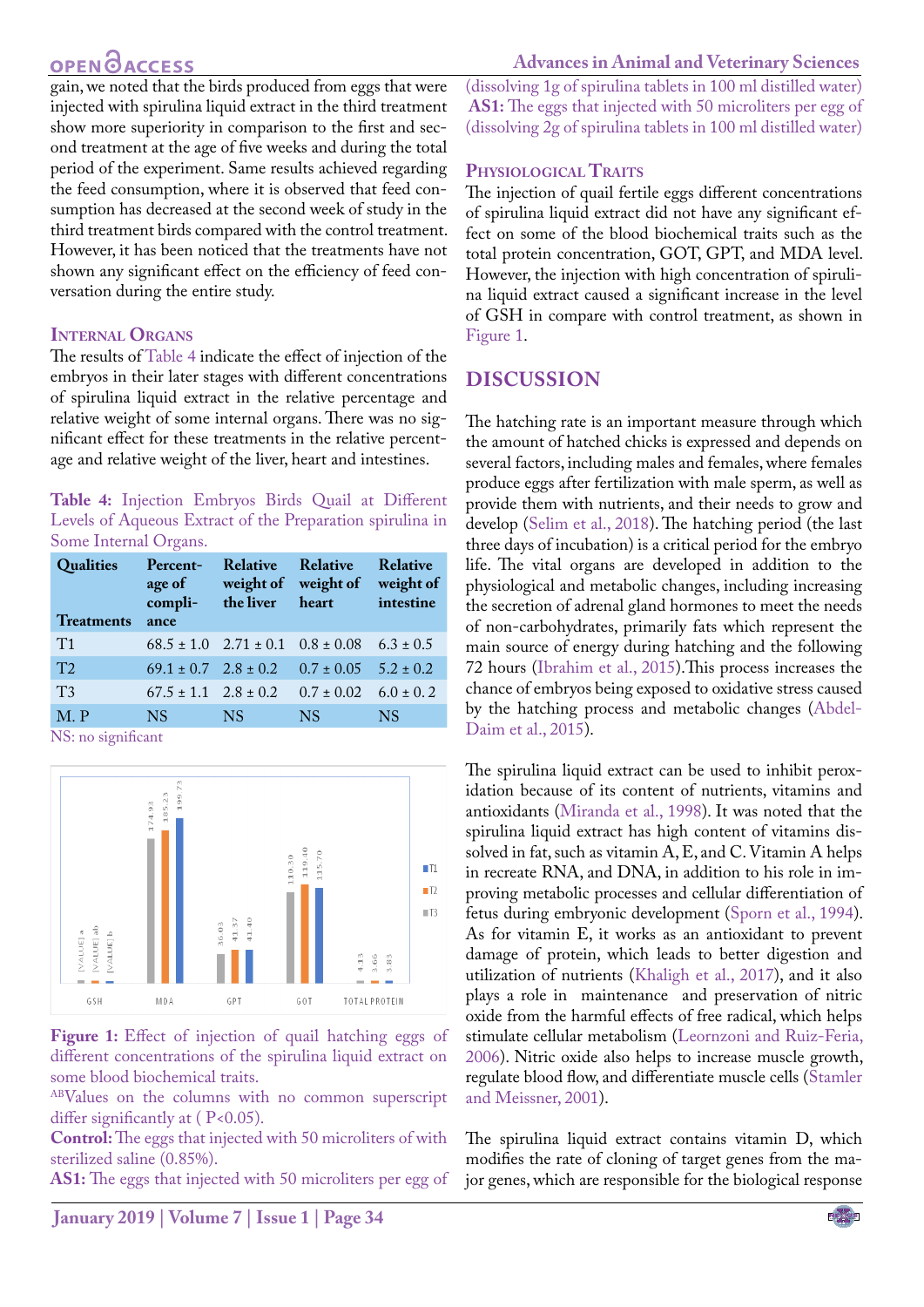#### **Advances in Animal and Veterinary Sciences**

# **OPEN**OACCESS

that regulates cell growth and reproduction ([Adriana et al.,](#page-5-6) [2005\)](#page-5-6). Also, pointed out to one of the potential roles of vitamin 1.25 - (OH) 2D3 to support growth by stimulating the proliferation of cells and differentiation in the stages of growth and also works to increase the cell activity of the intestines mucosa as well as vitamin D3 is associated with vitamin receptors found in the DNA molecule, which simulate RNA and protein synthesis [\(Binderman](#page-5-7) [and Weisman, 1983\)](#page-5-7).

The absence of significant differences in the carcass weight and relative weights of some organs can be considered as an indication that the percentage used did not cause any damage to the embryos. Moreover, no significant differences were observed in physiological blood parameters, such as total protein and the enzymes of the amine group and the level of Glutathione. It was noticed that the injection treatments had a significant effect on decreasing the level of MDA in the serum [\(Anbarasan et al., 2011;](#page-5-0) [Mariey et al., 2012](#page-6-6); [Zahroojian et al., 2013](#page-7-1)).

This is an important indication that the injection of hatching eggs with the extract of spirulina reduced oxidative stress during the hatching period. This means that the embryos, which obtained the spirulina liquid extract have improved its immunity against oxidative stresses and their damage, which allow the embryos to redirect the available energy towards the hatching process and maintenance of vital organs (Kotrbáček et al., 2013; [Selim et al., 2018\)](#page-6-0).

## **CONCLUSION**

Injection of hatching eggs with the extract of spirulina reduced oxidative stress during the hatching period. This means that the embryos, which obtained the spirulina liquid extract have improved its immunity against oxidative stresses and their damage, which allow the embryos to redirect the available energy towards the hatching process and maintenance of vital organs.

## **ACKNOWLEDGEMENTS**

All the authors of the manuscript thank and acknowledge their respective University and Natural Resources Research Center as well as Animal Production Department in Agricultural Colleges.

# **Conflict of interest**

The authors declare that there is no conflict of interest.

### **Authors contribution**

Both authors contributed significantly to the paper. The

principle/corresponding author Tareq KH. Aljumaily along with Ahmed T. Taha carried the experimental trial and compiled the results, Sample collection, and manuscript preparation. Both authors read and approved the final manuscript and wrote the paper.

### **REFERENCES**

- • Abd El-Baky HH, El-Baz FK, ElBaroty GS (2003). Spirulina species as a source of carotenoids and *α*-tocopherol and its anti-carcinoma factors. Biotechnology. 2: 222-240. [https://](https://doi.org/10.3923/biotech.2003.222.240 ) [doi.org/10.3923/biotech.2003.222.240](https://doi.org/10.3923/biotech.2003.222.240 )
- <span id="page-5-5"></span>• Abdel-Daim MM, Farouk SM, Madkour FF, Azab SS (2015). Anti-inflammatory and immunomodulatory effects of Spirulina platensis in comparison to Dunaliellasalina in acetic acid-induced rat experimental colitis. Immunopharmacol. Immunotoxicol. 37(2): 126-139.
- <span id="page-5-6"></span>• Adriana SD, Brown JA, Slatopolsky E (20). Vitamin D. Am. J. Physiol. Renal. Physiol. 289: F8–F28. [https://doi.org/10.31](https://doi.org/10.3109/08923973.2014.998368 05) [09/08923973.2014.998368 05](https://doi.org/10.3109/08923973.2014.998368 05)
- <span id="page-5-2"></span>• Al-Batshan HA, Al- Mytarroj SI, Al-Homaidan AA, Qureshi MA (2001). Immunophar. Immunotoxt. 23:281-289. [https://doi.org/10.1081/IPH-100103866](https://doi.org/10.1081/IPH-100103866 )
- <span id="page-5-3"></span>•AL-Mashaikey MG, Taha AT (2017). Effect of adding different levels of Amla powder on testis histological, hatch and fertility characteristics of Japanese quail reared under heat stress conditions. J. Tikrit Universit. Agric. Sci. Is being published
- • Al-Shamery NJ, Al-Shuhaib MB (2015). Effect of *in ovo* Injection of Various Nutrients on the Hatchability, Mortality Ratio and Weight of the Broiler Chickens. IOSR J. Agric. Vet. Sci. (IOSR-JAVS). E-ISSN: 2319-2380, p-ISSN: 2319-2372. Ver. 8(1): 30-33.
- • Al-Zamely OM, Al-Nimer MS, Muslish RK(2001). Detection the level of peroxy nitrite and related with antioxidant status in the serum of patient with acute myocardial infarction. Nat. J. Chem. 4:625-637.
- • Amitav B, Mijumdar S, Bhanja SK, Mondal AB, Dash BB, Agrawai SK (2007). Effect of in ovo injection glucose on growth, immunocompetence and development of digestive organs in turkey poults. Sixth European Sympos. Poult. Nutr. 147-150.
- <span id="page-5-0"></span>• Anbarasan V, Kumar VK, Kumar PS, Venkatachalam T (2011). In vitro evaluation of antioxidant activity of blue green algae Spirulina platensis. Int. J. Pharma. Sci. Res. 2(10): 2616.
- <span id="page-5-1"></span>• Anusuya Devi M, Subbulakshimi G, Madhavi Devi K, Venkataram LV (1981). Studies on the proteins of masscultivated. Blue-green Alga (*Spirulinaplatensis*). J. Agric. Food Chem. 29: 522- 525. [https://doi.org/10.1021/](https://doi.org/10.1021/jf00105a022 ) [jf00105a022](https://doi.org/10.1021/jf00105a022 )
- <span id="page-5-4"></span>• Bellairs R, Osmond M (2014). The Atlas of Chick Development 3rd. ed.Academic Press is an Imprint of Elsevier.
- • Bello A, Hester PY, Gerard PD, Zhai W, Peebles ED (2014). Effects of commercial in ovo injection of 25-ydroxycholecalciferol on bone development and mineralization in male and female broilers<sup>1, 2</sup>. Poult. Sci. 93:2734–2739. [https://doi.org/10.3382/ps.2014-03981](https://doi.org/10.3382/ps.2014-03981 )
- <span id="page-5-7"></span>•Binderman DS, Weisman Y (1983) . The effects of 24 R, 25 - dihydroxycholecalciferol and of la, 25 dihydroxycholecalciferol on ornithine decarboxylase activity and on DNA synthesis in the epiphysis and diaphysis of rat bone and in the duodenum. Biochem. J. 214: 293-298.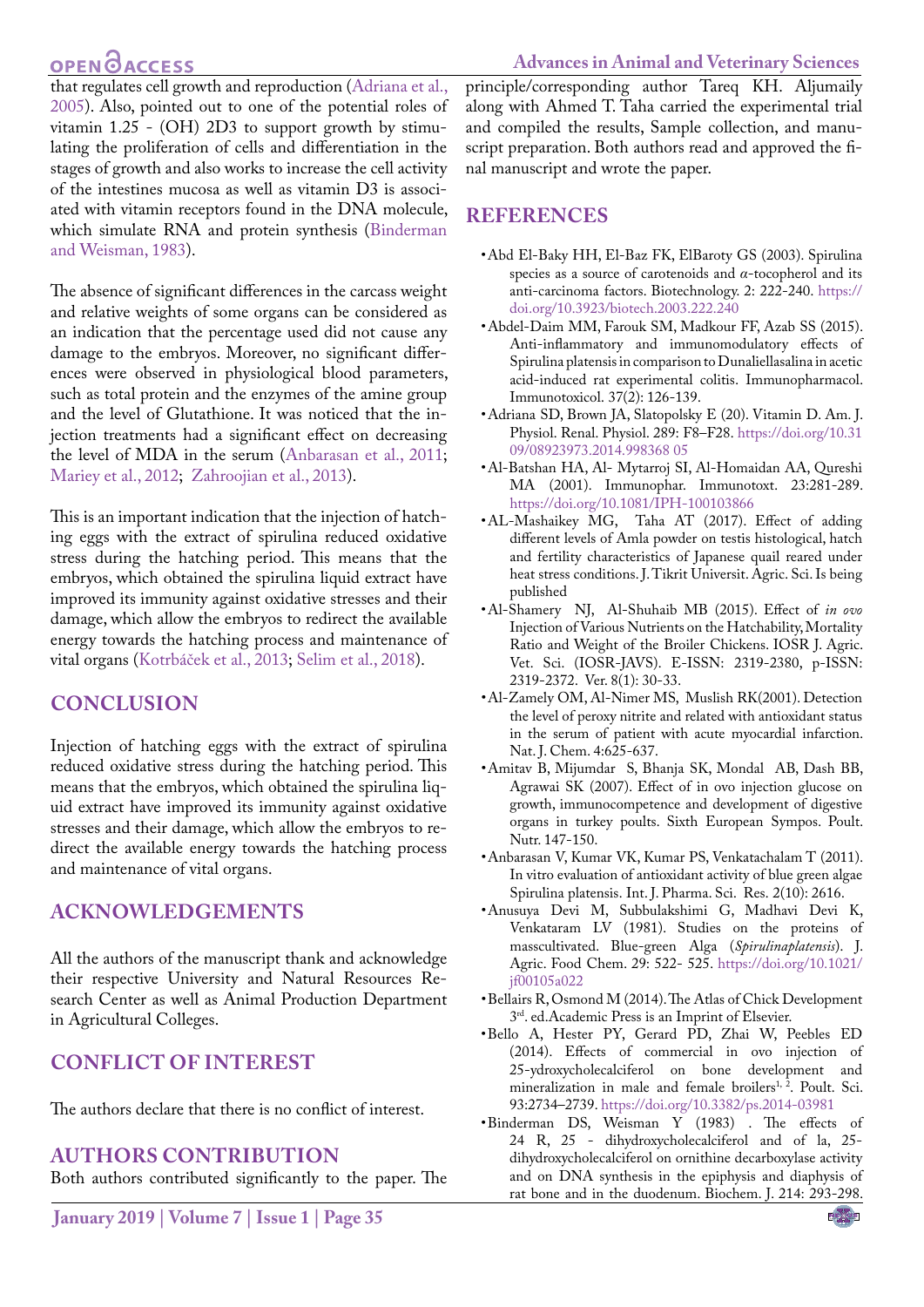# **OPENOACCESS**

#### <span id="page-6-12"></span>[https://doi.org/10.1042/bj2140293](https://doi.org/10.1042/bj2140293 )

- • Blum JC, S Guillaumin, Calet C (1976). Valeuralimentaire des algues Spirulines pour la poulepondeusse. Ann. Nutr. Alim. 30:675-682 (Abstr.).
- <span id="page-6-9"></span>• Bourges H., Sotomayor A, Mendoza E, Chavez A (1971). Utilization of the alga Spirulina as a protein source. Nutr. Rep. Int. 4(1): 31-43.
- <span id="page-6-13"></span>• Brune H (1982). Zurvertraglichkeit der einzelleralgen Spirulina maxima und Scenedesmusacutusalsalleinigeeiweissquelle fur broiler. Z. Tierphysiol. Tierernachr. Futtermittelkd. 48:143- 154. [https://doi.org/10.1111/j.1439-0396.1982.tb01384.x](https://doi.org/10.1111/j.1439-0396.1982.tb01384.x )
- • Colas B, F Sauvageot, JP Harscoat, Sauveur B (1979). Proteins *alimentaires et qualite de l'oeuf. II.*- Influence de la nature des proteines destribuees aux poules sur les caracteristiquessensorielles *del'oeuf et la teneu* renacides amines libres du jaune. Ann. Zootech. (Paris) 28:297-314 (Abstr.). [https://doi.org/10.1051/animres:19790306](https://doi.org/10.1051/animres:19790306 )
- <span id="page-6-19"></span>• Duncan DB (1955). Multiple Range and Multiple Test. Biometrics. 11: 1-42. [https://doi.org/10.2307/3001478](https://doi.org/10.2307/3001478 )
- Ferket R, Uni Z (2004). Methods of early nutrition and their potential. P. World. Poult. Sci. J. 60:101-111. [https://doi.](https://doi.org/10.1079/WPS20038 ) [org/10.1079/WPS20038](https://doi.org/10.1079/WPS20038 )
- • Ferket PR (2006). Incubation and *in ovo* nutrition affects neonatal development Carolina poultry nutrition conference. North Carolina state university. Annual 33rd.
- • Guidet B, Shah S (1989).The level of malondialdehyde after activation with H2O2 and CuSO4 and inhibition by deferoxamine and molsidomine in the serum of patient with acute Myocardial infarction. National J. Chem. 5:139-148.
- <span id="page-6-18"></span>• Haussmann MF, Longenecker AS, Marchetto NM, Juliano SA, Bowden RM ( 2011). Embryonic exposure to corticosterone modifies the juvenile stress response, oxidative stress and telomere length. Proc. R. Soc. B. 279: 1447–1456[. https://]( https://doi.org/10.1098/rspb.2011.1913 ) [doi.org/10.1098/rspb.2011.1913]( https://doi.org/10.1098/rspb.2011.1913 )
- <span id="page-6-20"></span>• Ibrahim AE, Abdel-Daim MM (2015). Modulating effects of Spirulina platensis against tilmicosin-induced cardiotoxicity in mice. Cell J. (Yakhteh). 17(1): 137.
- <span id="page-6-10"></span>• Jamil AR, Akanda MR, Rahman MM, Hossain MA, Islam MS (2015). Prebiotic competence of spirulina on the production performance of broiler chickens. J. Adv. Vet. Anim. Res. 2(3): 304-309. [https://doi.org/10.5455/javar.2015.b94](https://doi.org/10.5455/javar.2015.b94 )
- <span id="page-6-22"></span>• Khaligh F, Hassanabadi A, Nassiri-Moghaddam H, Golian A, Kalidari GA (2017). Effects of in ovo injection of chrysin, quercetin and ascorbic acid on hatchability, somatic attributes, hepatic oxidative status and early post-hatch performance of broiler chicks. J. Anim. Physiol. Anim. Nutr.  $101(5):1-9.$
- <span id="page-6-16"></span>• Khan M, Shobha JC, Mohan IK, Naidu MUR, Sundaram C, Singh PK, Kutala VK ( 2005). Protective effect of Spirulina against doxorubicin-induced cardiotoxicity. Phytother. Res. 19(12):1030[-https://doi.org/10.1002/ptr.1783](https://doi.org/10.1002/ptr.1783 )
- • Kotrbáček V, Skřivan M, Kopecký J, Pěnkava O, Hudečková P, Uhríková I, Doubek J (2013). Retention of carotenoids in egg yolks of laying hens supplemented with heterotrophic Chlorella. Czech J. Anim. Sci. 58(5): 193-200. [https://doi.](https://doi.org/10.17221/6747-CJAS ) [org/10.17221/6747-CJAS](https://doi.org/10.17221/6747-CJAS )
- <span id="page-6-23"></span>• Leornzoni AG, Ruiz –Feria CA (2006). Effect of vitamin E and L-Arginine and cardiopulmonary function and Ascites parameters in broiler chickens reared under subnormal temperatures. Poult. Sci. 85: 2241-2250. [https://doi.](https://doi.org/10.1093/ps/85.12.2241 ) [org/10.1093/ps/85.12.2241](https://doi.org/10.1093/ps/85.12.2241 )
- <span id="page-6-8"></span>• Macalintal LM (2012). In ovo selenium (SE) injection of incubating chicken eggs: effects on embryo viability, tissue

**January 2019 | Volume 7 | Issue 1 | Page 36**

#### **Advances in Animal and Veterinary Sciences**

SE concentration, lipid peroxidation, immune response and post hatch development. Theses and Dissertations--Anim. Food Sci. University of Kentucky U Knowledge.

- <span id="page-6-6"></span>• Mariey YA, Samak HR, Ibrahem MA (2012). Effect of using Spirulinaplatensis algae as a feed additive for poultry diets: 1-productive and reproductive performances of local laying hens. Poult. Sci. 32(1): 201-215.
- • Mauldin JM, Fairchild BD (2008). Predicting chick quality: wich is best-chick length or hatch day body weight. University of Georgia. Cooperative Extension service.
- <span id="page-6-21"></span>• Miranda MS, Cintra RG, Barros SBM, Mancini-Filho J (1998). Antioxidant activity of the microalga Spirulina maxima. Brazilian J. Med. Biolog. Res. 31(8): 1075-1079. [https://doi.org/10.1590/S0100-879X1998000800007](https://doi.org/10.1590/S0100-879X1998000800007 )
- <span id="page-6-17"></span>• National Research Council (1994). Nutrition Requirement of Poultry. 9th ed. National Academy of Science. Washington, D.C. 155 p.
- <span id="page-6-1"></span>• Nice M (1962). Development of behavior in precocial birds. TransLinn. Soc. N. Y. 8: 1–211.
- <span id="page-6-7"></span>• Ohta Y, Kidd MT, Ishabishi T (2001). Embryo growth and amino acid concentration profiles of broiler breeder eggs embryos and chicks of in ovo administration of amino acids. Poult. Sci. 80: 1430-1436. [https://doi.org/10.1093/](https://doi.org/10.1093/ps/80.10.1430 ) [ps/80.10.1430](https://doi.org/10.1093/ps/80.10.1430 )
- <span id="page-6-5"></span>• Park JH, Upadhaya SD, Kim IH (2015). Effect of dietary marine microalgae (Schizochytrium) powder on egg production, blood lipid profiles, egg quality, and fatty acid composition of egg yolk in layers. Asian-Australasian J. Anim. Sci. 28(3): 391.
- • Pedroso AA, Café MBN, Leandro SM, Stringhini JH, Chavesm LS (2006). Desenvolvimento embrionário e eclodibilidade de ovos de codornasarmazenadospordiferentesperíodos e incubadosemumidades e temperaturasdistintas. Revista, Brasileira Zootec. 35:2344-2349. [https://doi.org/10.1590/](https://doi.org/10.1590/S1516-35982006000800021 ) [S1516-35982006000800021](https://doi.org/10.1590/S1516-35982006000800021 )
- <span id="page-6-3"></span>• Pettit TN, Whittow GC, Ellis HI (1984). Food and energetic requirements of seabirds at French Frigate Shoals, Hawaii. *In* Proceedings of the 2nd Symposium on Resource Investigations in the Northwestern Hawaiian Islands (R. W. Grigg and K. Y.Tanoue, eds.), Pp. 265–282.
- <span id="page-6-11"></span>• Qureshi MA, Garlich JD, Kidd MT (1996). Dietary Spirulina platensis nhances humoral and cell-mediated immune functions in chickens. Immunopharmacol. Immunotoxicol. 18, 465-476[. https://doi.org/10.3109/08923979609052748]( https://doi.org/10.3109/08923979609052748 )
- • Rahn H, Paganelli CV, Nisbet ICT, Whittow GC (1976). Regulation of incubation water loss in eggs of seven species of terns. Physiol. Zool. 49: 245–259. [https://doi.org/10.1086/](https://doi.org/10.1086/physzool.49.2.30152544 ) [physzool.49.2.30152544](https://doi.org/10.1086/physzool.49.2.30152544 )
- <span id="page-6-4"></span>• Ramakrishna T (1999). Vitamins and brain development. Physiol. Res. 48:175-187.
- <span id="page-6-14"></span>• Ross E, Dominy W (1985). The effect of dehydrated Spirulina platensis on poultry. Poult. Sci. 64(S.1):173.
- <span id="page-6-15"></span>• Ross E, Dominy W (1990). The nutritional value of dehydrated, blue-green algae (Spirulina platensis) for poultry. Poult. Sci. 69: 794-800.<https://doi.org/10.3382/ps.0690794>
- • SAS Institute (2005)*. SAS User's Guide:* Statistics. Version 6.12. SAS Institute Inc., Cary, NC.
- <span id="page-6-0"></span>• Selim S, Hussein E, Abou-Elkhair R (2018). Effect of Spirulina platensis as a feed additive on laying performance, egg quality and hepatoprotective activity of laying hens. Euro. Poult. Sci. 82
- <span id="page-6-2"></span>• Sotherland PR, Rahn H (1987). On the composition of bird eggs. Condor. 89: 48–65. [https://doi.org/10.2307/1368759](https://doi.org/10.2307/1368759 )